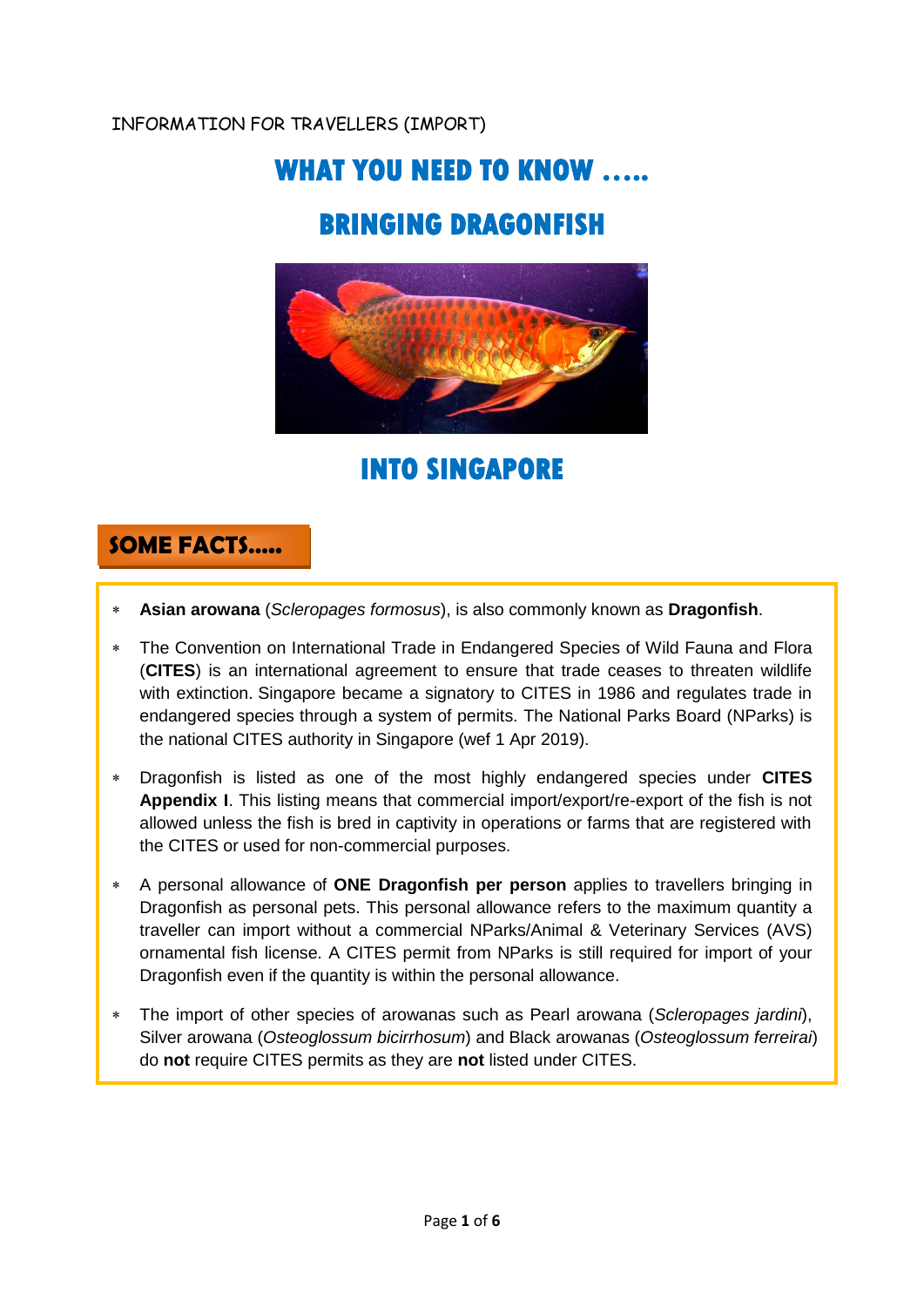## **STEPS TO IMPORT DRAGONFISH**

**(1)** Obtain a CITES export/reexport permit from exporting/reexporting country

**(2)** Apply for a CITES import permit from NParks using a copy of the foreign CITES export/re-export permit as supporting document

#### **(3a) Via Road**

Allow ONE Dragonfish in  $<$  3 litres of packing water per traveller, subject to a maximum of 2 Dragonfish in  $\leq$  6 litres of water per car (2 or more travellers in the car).

#### **(3b) Via Air**

Allow only ONE Dragonfish in  $\leq$  3 litres of packing water per traveller in traveller's accompanied baggage

#### **(4) Clearance**

Declare your Dragonfish, together with the valid and original CITES export/re-export permit and CITES import permit to Immigration & Checkpoints Authority (ICA) officers at the Red Channel during arrival for verification. Obtain endorsement on box 15 of the Singapore CITES import permit from ICA during the verification.

> **(5)** Surrender original foreign CITES export/re-export permit and endorsed copy of Singapore CITES import permit to NParks within 14 working days after import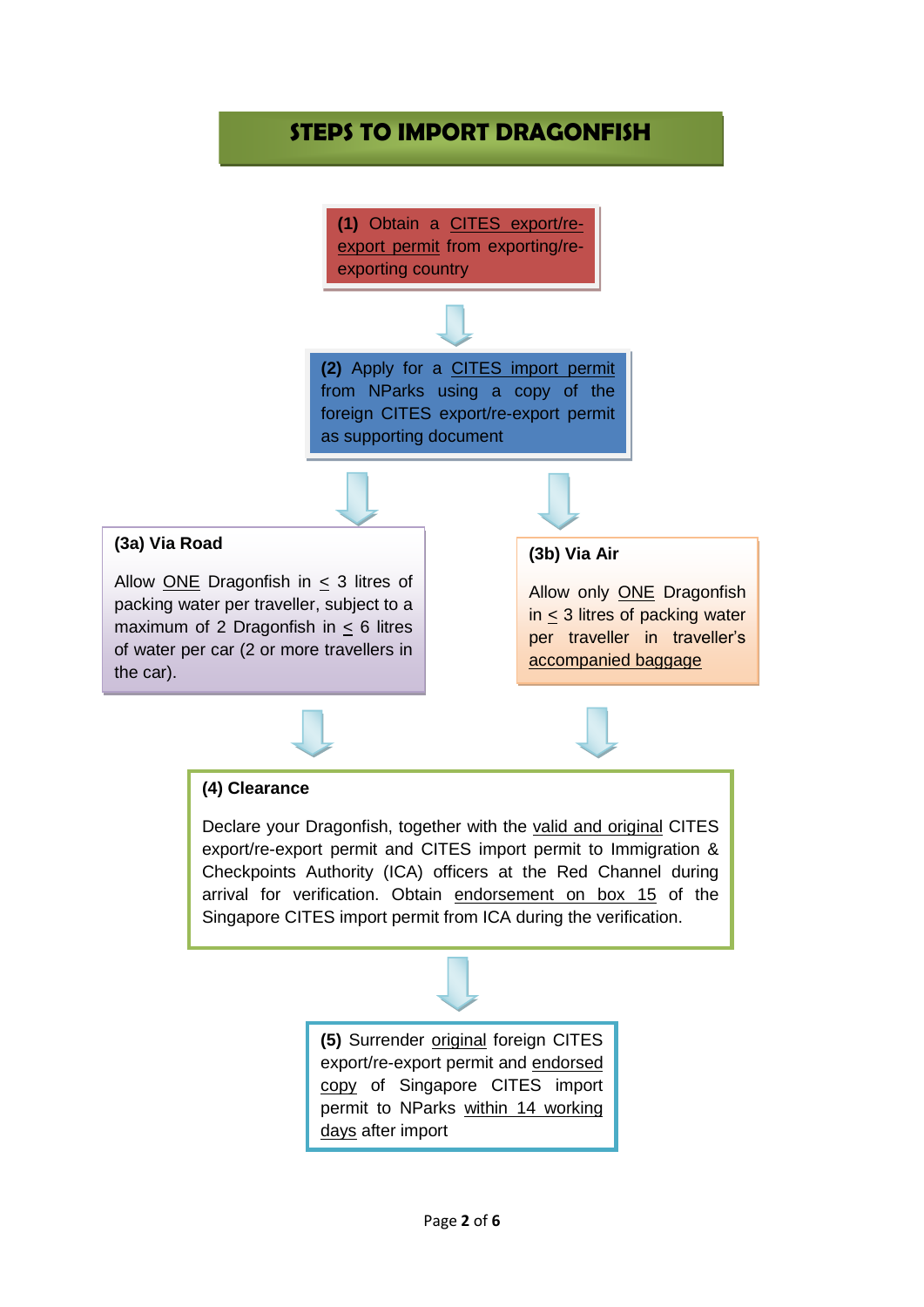## **MORE INFORMATION…..**

### **(Step 1) Foreign CITES export/re-export permit**

| <b>CITES export/re-</b> | ப  | Check CITES website (www.cites.org under National contacts and                                                                                  |
|-------------------------|----|-------------------------------------------------------------------------------------------------------------------------------------------------|
| export permit           |    | information) for contact details of CITES authority of the                                                                                      |
|                         |    | exporting/re-exporting country for application and issuance of a<br>CITES export/re-export permit.                                              |
|                         |    | Check with the exporting/re-exporting country on their requirements<br>before you import your Dragonfish.                                       |
| <b>Dragonfish's</b>     | u. | Captive-bred in a CITES-registered operation. For a list of CITES-                                                                              |
| requirement             |    | registered farms, check <b>www.cites.org</b> under <b>Resource&gt;CITES</b>                                                                     |
|                         |    |                                                                                                                                                 |
|                         |    | <b>Registers&gt;Register of captive-breeding operations</b>                                                                                     |
|                         |    | Implanted with a microchip for identification which must correspond<br>to the microchip number on the foreign CITES export/re-export<br>permit. |

### **(Step 2) Singapore CITES import permit**

| <b>Application</b>                 | Apply online on LicenceOne website:<br>https://www.gobusiness.gov.sg/licences (attach a softcopy of the foreign<br>CITES export/re-export permit in your application) |
|------------------------------------|-----------------------------------------------------------------------------------------------------------------------------------------------------------------------|
| <b>Type of service</b>             | <b>Normal</b>                                                                                                                                                         |
|                                    | *Express service is not applicable for CITES import permit applications.                                                                                              |
| <b>Duration of</b><br>processing & | Generally within 7 working days from submission of complete application<br>and supporting document                                                                    |
| <b>issuance</b>                    |                                                                                                                                                                       |
|                                    | (Any incomplete or incorrect submission may delay the processing time<br>or may render your application to be rejected)                                               |
| <b>Permit fee</b>                  | <b>S\$60</b>                                                                                                                                                          |
| <b>Status of</b>                   | Check online via LicenceOne for status of your application.                                                                                                           |
| application                        |                                                                                                                                                                       |
| <b>Payment</b>                     | Online payment via LicenceOne by internet banking or credit card<br>ப<br>under 'Payment' tab.                                                                         |
|                                    | Payment is required to be made before the permit can be generated                                                                                                     |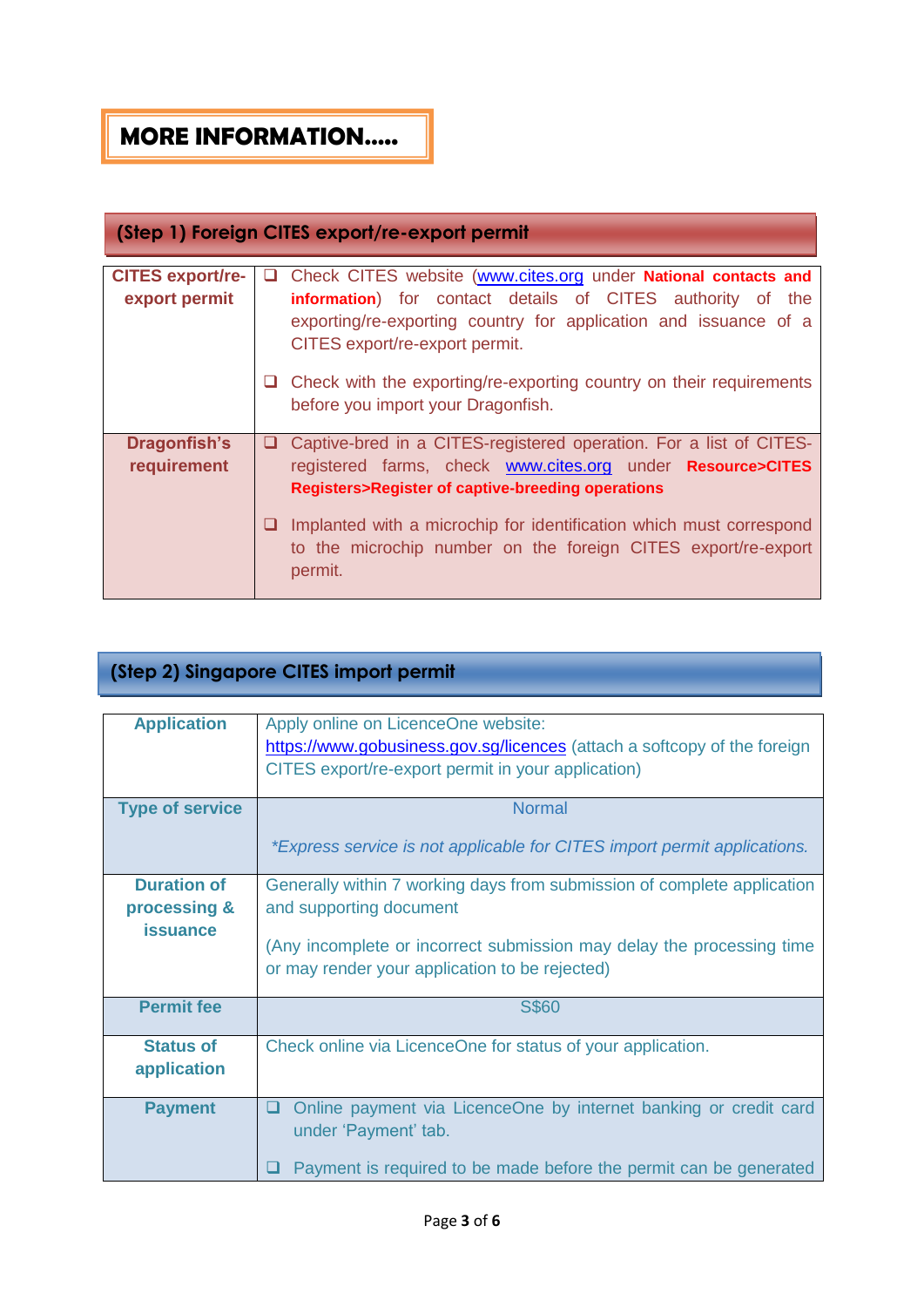|                              | by NParks.                                                                                                                                                                                                                                                                                                                                       |
|------------------------------|--------------------------------------------------------------------------------------------------------------------------------------------------------------------------------------------------------------------------------------------------------------------------------------------------------------------------------------------------|
| <b>Printing of</b><br>permit | You may print the permit on your own if you have a compatible<br>ப<br>watermark printer. For a list of compatible printers, please refer to<br>the LicenceOne under HOW IT WORKS? -> Phidelity Printers<br>(Watermark) Compatibility List < left side menu>                                                                                      |
|                              | □ For self-printing of CITES permit, please login LicenceOne, go to<br>'Licenses' tab > Search for the permit number > Click on 'Action'<br>button > Select 'Print'.                                                                                                                                                                             |
|                              | Self-print using own compatible watermark printer or via self-help<br>⊔ ⊦<br>station at HortPark (from 1 Oct 2019) or Animal & Plant Health<br>Centre (APHC) from Jan 2020. For more information on self-printing,<br>you may refer to NParks website.<br>$\Box$ Permit is ready for self-printed once you receive a 'Notification to<br>Print'. |
| <b>Permit validity</b>       | 6 months, no further extension                                                                                                                                                                                                                                                                                                                   |
| <b>Usage of permit</b>       | Each CITES import permit can only be used once for only one<br>Dragonfish (due to traveller's allowance)                                                                                                                                                                                                                                         |

#### **(Step 3a) Import via road**

 $\Box$  If you are bringing in 2 Dragonfish in the same vehicle, 2 separate foreign CITES export/re-export permit and 2 corresponding Singapore CITES import permits issued to 2 travellers in the car must be produced.

#### **(Step 3b) Import via air**

- $\Box$  To observe the liquid restrictions and check in the Dragonfish. To check with the airlines for any additional requirements or restrictions.
- $\square$  To be packed in accordance with the International Air Transport Association (IATA) regulations to ensure welfare of the fish

### **(Step 4) Clearance**

□ Your Dragonfish may be subject to import inspection by NParks/AVS. NParks/AVS will inform you in advance and arrange for inspection of the Dragonfish. Please ensure both the foreign CITES export/re-export permit and Singapore CITES import permit are valid. If the CITES permits have expired, the shipment will be detained or rejected.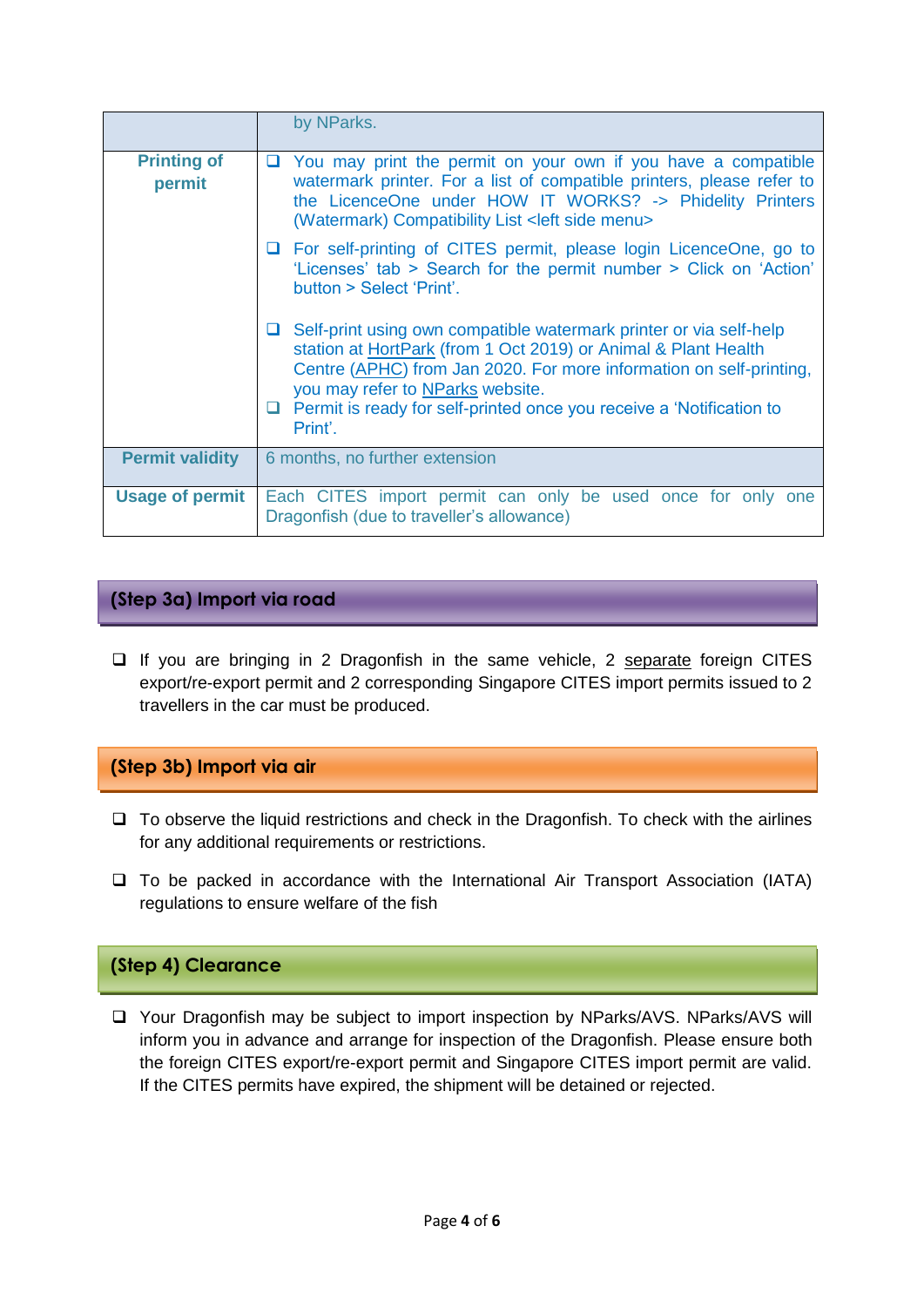#### **(Step 5) After import**

 $\Box$  You are required to return the original foreign CITES export/re-export permit and a copy of the endorsed Singapore CITES import permit to NParks within 14 working days after import.

## **You may wish to know ……**

- You may bring in other types of non-CITES ornamental fish (including marine invertebrates) together with your Dragonfish without an ornamental fish import permit. All fishes must be within the personal allowance for each of their categories and the total quantity of the fish must not exceed 5kg. For more information on the traveller's allowance, please visit our website: [https://www.nparks.gov.sg/avs/explore-by](https://www.nparks.gov.sg/avs/explore-by-sections/pets-and-animals/bringing-animals-into-singapore-exporting/animals)[sections/pets-and-animals/bringing-animals-into-singapore-exporting/animals.](https://www.nparks.gov.sg/avs/explore-by-sections/pets-and-animals/bringing-animals-into-singapore-exporting/animals)
- $\div$  Other CITES species of fish (eq. hard corals, coral rocks, seahorses, giant clams) can also be imported without an ornamental fish import permit. However, they must be accompanied by CITES export/re-export permits and CITES import permit, and must be within the personal allowance. The import procedure is the same as the Dragonfish.
- $\cdot \cdot$  If you wish to import quantities that exceed the personal allowances for Dragonfish and other ornamental fish or via cargo, an ornamental fish import permit is required to be issued by AVS. As ornamental fish permits are only issued to AVS-licensed ornamental fish importers, you may wish to contact a licensed ornamental fish importer for assistance in the import of your fish consignments. A list of licensed ornamental importers is available at [http://www.agri-biz.com](http://www.agri-biz.com/) and [http://www.safea.org/.](http://www.safea.org/)